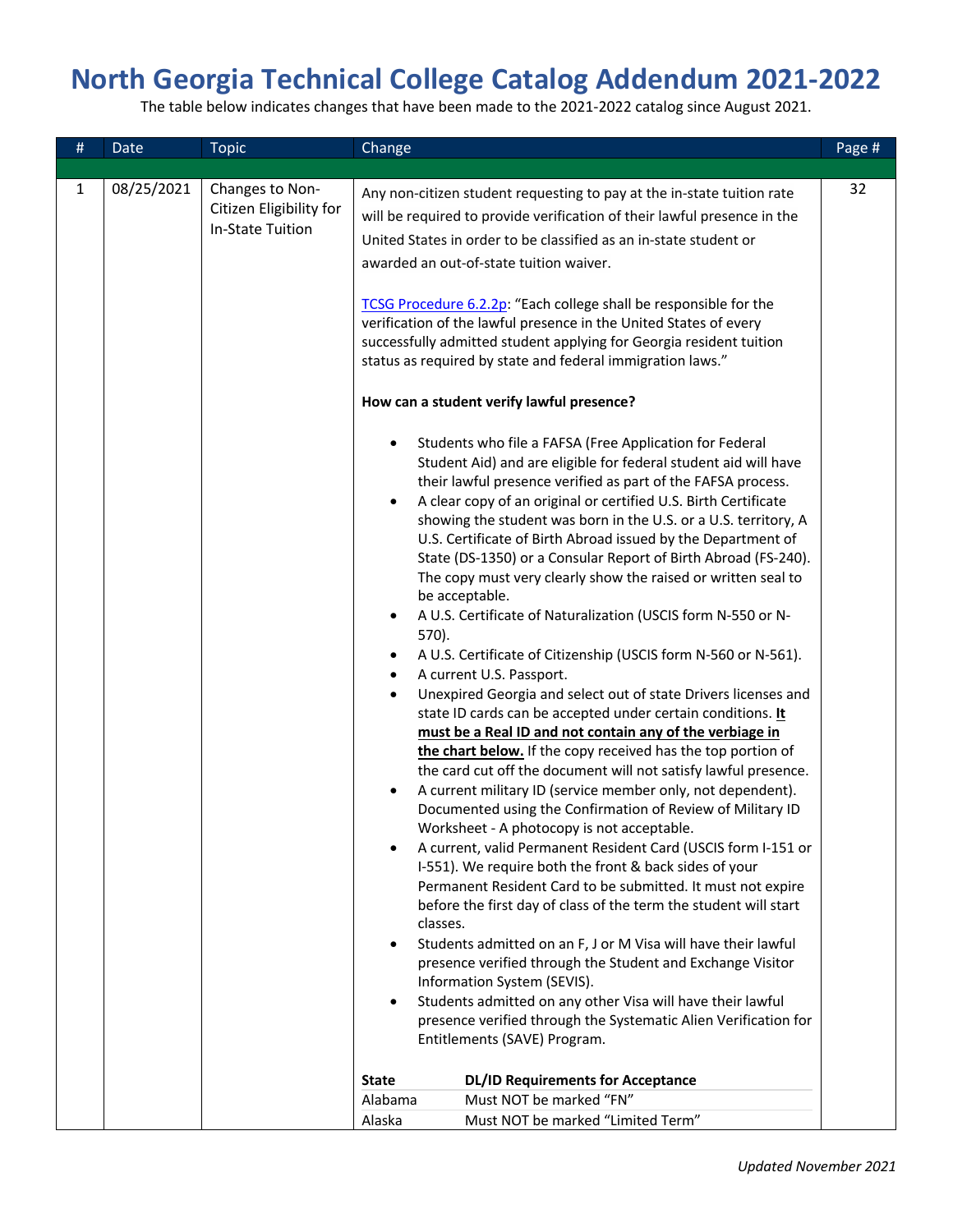|                |            |                    | California                     | Must NOT be marked "Limited Term." Instruction<br>Permits, Commercial Learner's Permits, and                                                  |    |
|----------------|------------|--------------------|--------------------------------|-----------------------------------------------------------------------------------------------------------------------------------------------|----|
|                |            |                    |                                | temporary licenses cannot be accepted.                                                                                                        |    |
|                |            |                    | Delaware                       | Must NOT be marked "Limited Term" or "Temporary"                                                                                              |    |
|                |            |                    | Florida                        | Must NOT be marked "Temporary"                                                                                                                |    |
|                |            |                    | Georgia                        | Must NOT be marked "Limited Term"                                                                                                             |    |
|                |            |                    | Idaho                          | Must NOT be marked "Limited Term"                                                                                                             |    |
|                |            |                    | lowa                           | Must NOT be marked "Limited Term"                                                                                                             |    |
|                |            |                    | Kentucky                       | Must NOT be marked "Not for REAL ID purposes"                                                                                                 |    |
|                |            |                    | Louisiana                      | Must NOT be marked "Limited Term"                                                                                                             |    |
|                |            |                    | Maryland                       | Must NOT indicate "T" restriction                                                                                                             |    |
|                |            |                    | Missouri                       | Must NOT be marked "Limited Term"                                                                                                             |    |
|                |            |                    | Montana                        | Must NOT be marked "Limited Term" or "Temporary"                                                                                              |    |
|                |            |                    | Nevada                         | Must NOT be marked "Limited Term"                                                                                                             |    |
|                |            |                    | North Carolina                 | Must NOT be marked "Limited Term"                                                                                                             |    |
|                |            |                    | Ohio                           | Must NOT indicate that it is "nonrenewable and                                                                                                |    |
|                |            |                    |                                | nontransferable"                                                                                                                              |    |
|                |            |                    | Oklahoma                       | Must NOT be marked "Temporary"                                                                                                                |    |
|                |            |                    | South Carolina                 | Must NOT be marked "Limited Term"                                                                                                             |    |
|                |            |                    | Tennessee                      | Must NOT be marked "Temporary"                                                                                                                |    |
|                |            |                    | Texas                          | Must NOT be marked "Limited Term" or "Temporary"                                                                                              |    |
|                |            |                    | Vermont                        | Must NOT be marked "Limited Term"                                                                                                             |    |
|                |            |                    | Wisconsin                      | Must NOT be marked "Limited Term"                                                                                                             |    |
| $\overline{2}$ | 09/20/2021 | Addition of        |                                | 10. Members of a uniformed military service of the United States who, within                                                                  | 44 |
|                |            | trademark symbol   |                                | thirty-six (36) months of separation from such service, enroll in an                                                                          |    |
|                |            | to GI Bill®        |                                | academic program and demonstrate an intent to become domiciled in                                                                             |    |
|                |            | information in     |                                | Georgia. This exemption may also be granted to their spouses and                                                                              |    |
|                |            | section 10 and 11. |                                | dependent children or individuals eligible for GI Bill® benefits. This                                                                        |    |
|                |            |                    |                                | exemption also applies to recipients of transferred GI Bill® benefits who                                                                     |    |
|                |            |                    |                                | within thirty-six (36) months of the transferor's separation from the                                                                         |    |
|                |            |                    |                                | uniformed military service of the United States enroll in an academic<br>program and demonstrate an intent to become domiciled in Georgia. An |    |
|                |            |                    |                                | individual or former service member so described retains the exemption                                                                        |    |
|                |            |                    |                                | if enrolled at the expiration of the thirty-six month window and remains                                                                      |    |
|                |            |                    |                                | continuously enrolled (other than during regularly scheduled breaks) and                                                                      |    |
|                |            |                    |                                | uses educational benefits, even if the student enrolls in multiple                                                                            |    |
|                |            |                    | programs.                      |                                                                                                                                               |    |
|                |            |                    |                                | 11. Students using transferred GI Bill® while the transferor is on active                                                                     |    |
|                |            |                    |                                | duty who demonstrate an intent to become domiciled in Georgia and                                                                             |    |
|                |            |                    |                                | students using the Marine Gunnery Sergeant John David Fry                                                                                     |    |
|                |            |                    |                                | Scholarship who demonstrate an intent to become domiciled in                                                                                  |    |
|                |            |                    | Georgia.                       |                                                                                                                                               |    |
|                |            |                    |                                |                                                                                                                                               |    |
|                |            |                    |                                | Notwithstanding any provision in this procedure, no person who is                                                                             |    |
|                |            |                    |                                | unlawfully present in the United States shall be eligible for any                                                                             |    |
|                |            |                    |                                | exemption of the tuition differential.                                                                                                        |    |
|                |            |                    |                                |                                                                                                                                               |    |
|                |            |                    |                                | Requests for tuition waivers must be made in writing to the Vice                                                                              |    |
|                |            |                    | President for Student Affairs. |                                                                                                                                               |    |
|                |            |                    |                                |                                                                                                                                               |    |
|                |            |                    |                                | GI Bill® is a registered trademark of the U.S. Department of Veterans                                                                         |    |
|                |            |                    |                                | Affairs (VA). More information about education benefits offered by VA                                                                         |    |
|                |            |                    |                                | is available at the official U.S government web site at                                                                                       |    |
|                |            |                    |                                | https://www.benefits.va.gov/gibill                                                                                                            |    |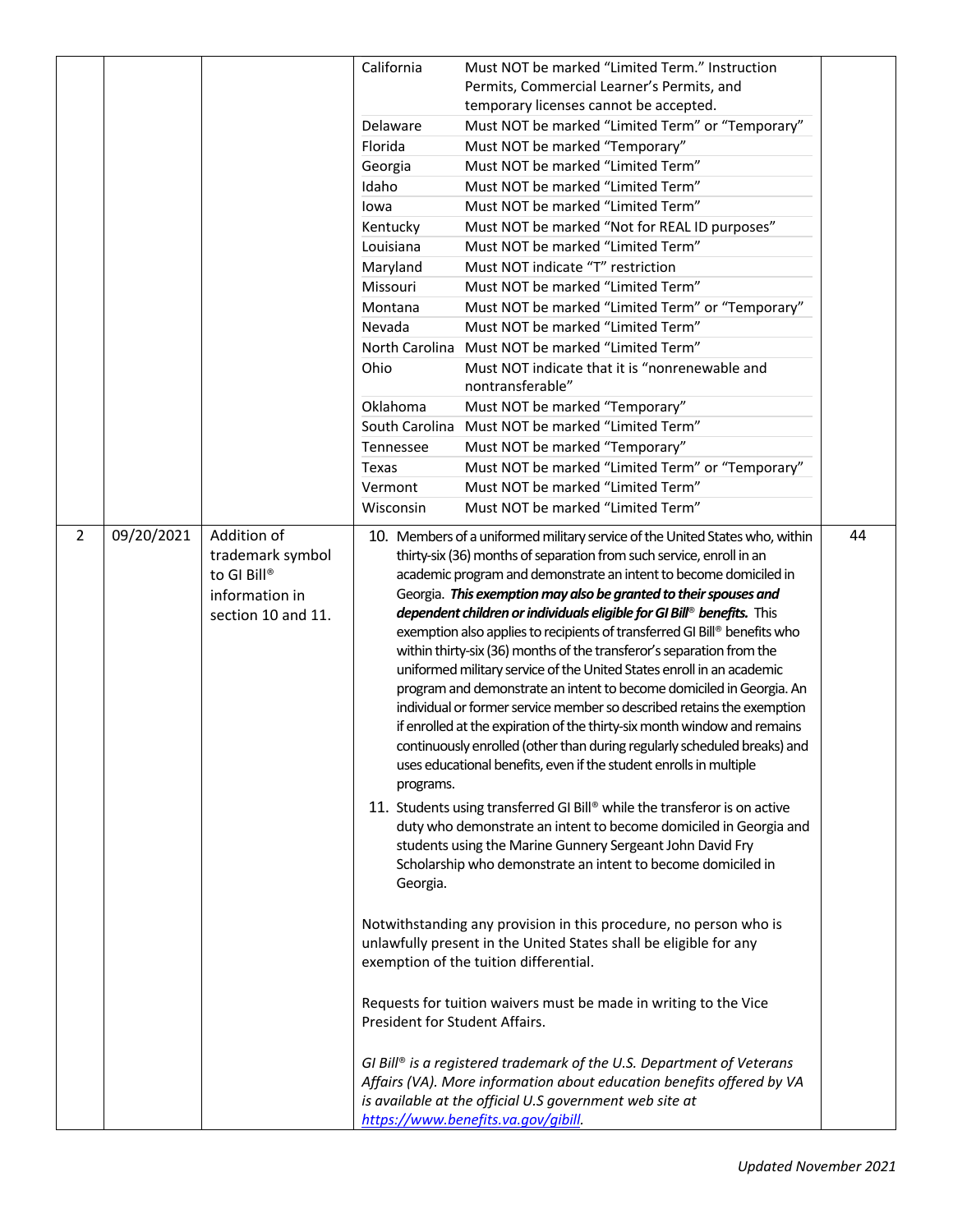| 3              | 09/20/2021 | Addition of GI Bill<br>trademark.                                                                                             | GI Bill® is a registered trademark of the U.S. Department of Veterans<br>Affairs (VA). More information about education benefits offered by VA<br>is available at the official U.S government web site at<br>https://www.benefits.va.gov/gibill.                                                                                                                                                                                                                                                                                                                                                                                                                                                                                                                                                                                                                                                                                                                                                | 62  |
|----------------|------------|-------------------------------------------------------------------------------------------------------------------------------|-------------------------------------------------------------------------------------------------------------------------------------------------------------------------------------------------------------------------------------------------------------------------------------------------------------------------------------------------------------------------------------------------------------------------------------------------------------------------------------------------------------------------------------------------------------------------------------------------------------------------------------------------------------------------------------------------------------------------------------------------------------------------------------------------------------------------------------------------------------------------------------------------------------------------------------------------------------------------------------------------|-----|
| 4              | 10/06/2021 | Updated dates of<br>Academic<br>Advisement and<br><b>BannerWeb</b><br>registration for Fall<br>2021 - Summer<br>2022 Academic | Academic Advisement for Returning Students was removed from each<br>term, and the BannerWeb Registration Open for Returning Students<br>was moved earlier for both Fall and Spring.<br>Fall Semester 2021-2022 - BannerWeb Registration Open - October<br>13, 2021<br>Spring Semester 2022 - BannerWeb Registration Open - March 8,                                                                                                                                                                                                                                                                                                                                                                                                                                                                                                                                                                                                                                                             | 15  |
| 5              | 10/14/2021 | Calendar<br>Addition of Student                                                                                               | 2022<br>The success of every student is the primary focus at North Georgia                                                                                                                                                                                                                                                                                                                                                                                                                                                                                                                                                                                                                                                                                                                                                                                                                                                                                                                      | 70  |
|                |            | <b>Success Center and</b><br>Tutoring<br>information                                                                          | Technical College. A key to that focus is the Student Success Centers<br>located at every campus where NGTC students receive free tutoring<br>from professional and peer tutors. Tutoring is available for currently<br>enrolled NGTC students in English, math, science, and other requested<br>subject areas as available. Assistance is also offered for other services<br>including test proctoring and navigating student accounts such as<br>email, BannerWeb, and Blackboard.<br>Tutoring is available on a first-come, first-served basis when classes are<br>in session. Appointments are strongly encouraged and can be made<br>in-person at each success center or from the NGTC website on the<br>Student Success Center webpage.                                                                                                                                                                                                                                                   |     |
| 6              | 10/21/2021 | Addition of BIOL                                                                                                              | Add the following courses to AREA III:                                                                                                                                                                                                                                                                                                                                                                                                                                                                                                                                                                                                                                                                                                                                                                                                                                                                                                                                                          | 160 |
|                |            | 2113, BIOL 2113L,<br>BIOL 2114, and BIOL<br>2114L courses.                                                                    | <b>BIOL</b><br>2113 Anatomy and Physiology I<br>3<br>2113L Anatomy and Physiology Lab<br><b>BIOL</b><br>1<br>2114 Anatomy and Physiology II<br>$\overline{3}$<br><b>BIOL</b><br><b>BIOL</b><br>2114L Anatomy and Physiology II Lab<br>1<br>Add the following courses to General Studies Electives:<br><b>BIOL</b><br>2113 Anatomy and Physiology I<br>3<br>2113L Anatomy and Physiology Lab<br><b>BIOL</b><br>$\mathbf{1}$<br>Anatomy and Physiology II<br>3<br><b>BIOL</b><br>2114<br><b>BIOL</b><br>2114L Anatomy and Physiology II Lab<br>$\mathbf{1}$                                                                                                                                                                                                                                                                                                                                                                                                                                       |     |
| $\overline{7}$ | 10/27/2021 | Addition of<br>Unlawful<br>Harassment and<br>Discrimination of<br>Students                                                    | Procedure: 6.1.1p. [V.A.1]<br><b>Unlawful Harassment and Discrimination of Students</b><br><b>PURPOSE:</b><br>ı.<br>It is the purpose of this procedure to ensure that all students within<br>the Technical College System of Georgia (TCSG) shall be provided<br>an environment free of unlawful harassment, discrimination, and<br>retaliation.<br>All students and employees are expressly prohibited from engaging<br>in any form of unlawful harassing, discriminating, intimidating or<br>retaliatory behavior or conduct ("prohibited conduct") in all<br>interactions with each other, whether or not the interaction occurs<br>during class or on or off campus. Visitors to campuses also shall not<br>engage in prohibited conduct and may be barred from campus for<br>such prohibited conduct. Allegations of discrimination, harassment<br>or retaliation, occurring at clinical sites to which students are<br>assigned shall be investigated in accordance with this procedure. | 84  |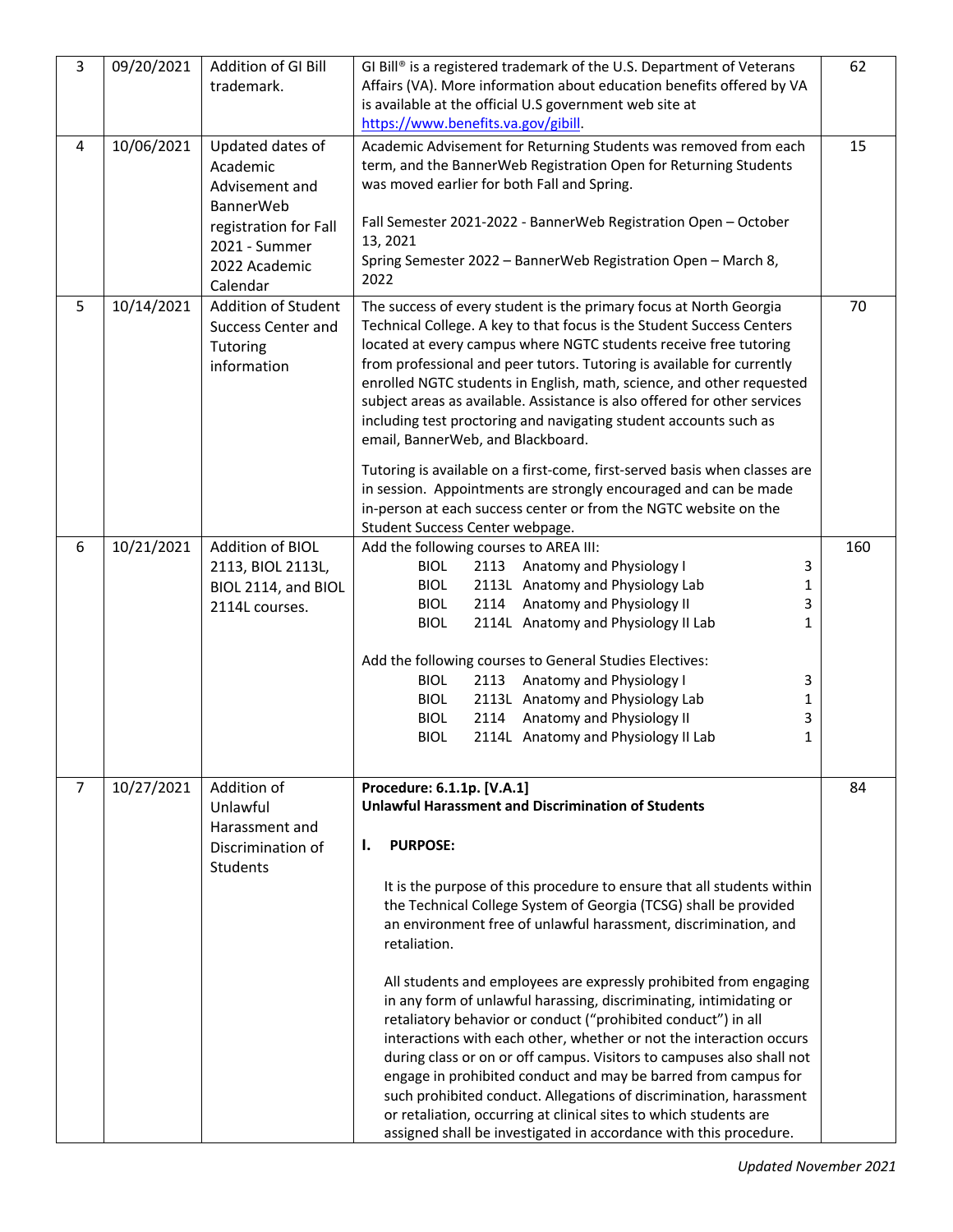|  | Student complaints regarding sexual harassment, sexual assault,<br>sexual violence, dating violence, domestic violence, sexual<br>exploitation or stalking will be processed in accordance with the<br>Sexual Harassment and Misconduct Procedure.<br>Any student or employee who has engaged in prohibited conduct<br>will be subject to disciplinary action up to and including expulsion<br>or dismissal. Nothing in this procedure shall be interpreted to<br>interfere with any person's right to free speech as provided by the                                        |
|--|------------------------------------------------------------------------------------------------------------------------------------------------------------------------------------------------------------------------------------------------------------------------------------------------------------------------------------------------------------------------------------------------------------------------------------------------------------------------------------------------------------------------------------------------------------------------------|
|  | First Amendment to the Constitution of the United States of<br>America.<br>All students are encouraged to report any prohibited conduct.<br>Reports will be treated in an expeditious and confidential manner.<br>TCSG will not tolerate retaliation for having filed a good faith<br>harassment and/or discrimination complaint or for having provided<br>any information in an investigation. Any individual who retaliates                                                                                                                                                |
|  | against a complainant or witness in an investigation will be subject<br>to disciplinary action, up to and including expulsion or dismissal.<br>Employee complaints of unlawful harassment or discrimination<br>shall be conducted pursuant to the process outlined in the<br>procedure governing Unlawful Harassment, Discrimination and<br>Retaliation in Employment.                                                                                                                                                                                                       |
|  | <b>II. RELATED AUTHORITY:</b>                                                                                                                                                                                                                                                                                                                                                                                                                                                                                                                                                |
|  | State Board Policy 2.1.1. Statement of Equal Opportunity<br>Titles VI and VII of the Civil Rights Act of 1964<br>Age Discrimination Act of 1975<br>Rehabilitation Act of 1973, as amended<br>Americans with Disabilities Act of 1990<br>Americans with Disabilities Amendments Act (ADAAA) of 2008<br>Genetic Information Nondiscrimination Act (GINA) of 2008<br>Procedure: 6.5.3p Student Grievances                                                                                                                                                                       |
|  | III. APPLICABILITY:                                                                                                                                                                                                                                                                                                                                                                                                                                                                                                                                                          |
|  | All work units and technical colleges associated with the Technical<br>College System of Georgia.                                                                                                                                                                                                                                                                                                                                                                                                                                                                            |
|  | <b>IV. DEFINITIONS:</b>                                                                                                                                                                                                                                                                                                                                                                                                                                                                                                                                                      |
|  | Unlawful Harassment (Other Than Sexual Harassment): unlawful<br>verbal or physical conduct that disparages or shows hostility or<br>aversion toward an individual because of that person's race, color,<br>religion, national origin, age, genetic information, or disability and<br>which:<br>1. Has the purpose or effect of creating an objectively<br>and unreasonably intimidating, hostile or offensive<br>educational environment, or<br>2. Has the purpose or effect of objectively and<br>unreasonably interfering with an individual's<br>educational performance. |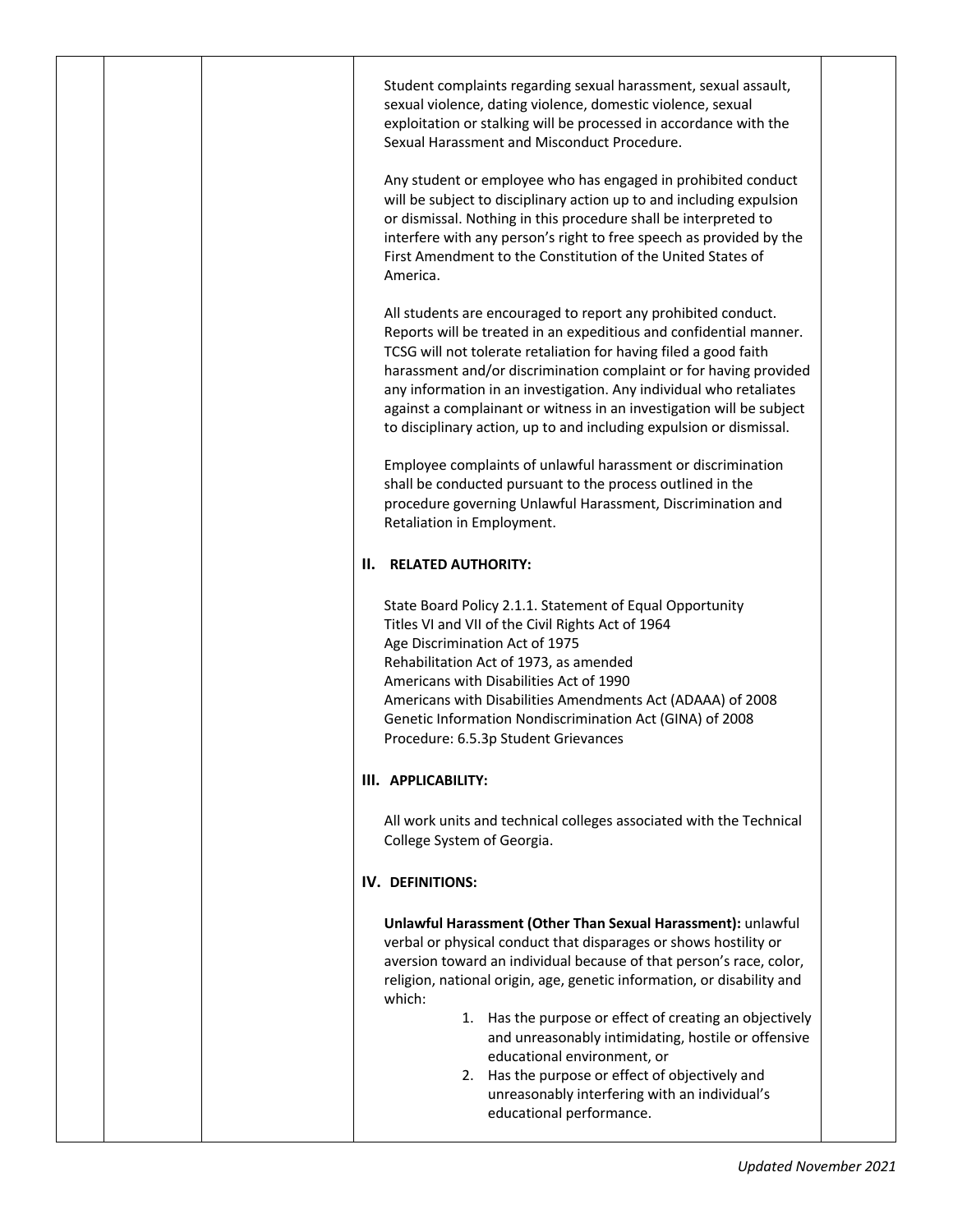|  | Unlawful harassing conduct or behavior can include, but is not        |  |
|--|-----------------------------------------------------------------------|--|
|  | limited to, epithets, slurs, negative stereotyping, or threatening,   |  |
|  | intimidating or hostile acts that relate to race, color, religion,    |  |
|  | national origin, genetic information, age or disability. Unlawful     |  |
|  |                                                                       |  |
|  | harassing conduct can include jokes or pranks that are hostile or     |  |
|  | demeaning with regard to race, color, religion, national origin, age  |  |
|  | or disability. Unlawful harassing conduct may also include written    |  |
|  | or graphic material that disparages or shows hostility or aversion    |  |
|  | toward an individual or group because of race, color, religion,       |  |
|  | national origin, age, or disability, and that is displayed on walls,  |  |
|  | bulletin boards, computers, or other locations, or otherwise          |  |
|  | circulated in college community in any format.                        |  |
|  |                                                                       |  |
|  | Conduct which threatens, coerces, harasses or intimidates another     |  |
|  | person or identifiable group of persons, in a manner that is          |  |
|  | considered unlawful under state and federal laws pertaining to        |  |
|  |                                                                       |  |
|  | stalking while on college premises or at college sponsored activities |  |
|  | may also be considered unlawful harassment under this procedure.      |  |
|  |                                                                       |  |
|  | Unlawful Discrimination: the denial of benefits or admission to the   |  |
|  | college or to any of its programs or activities, either academic or   |  |
|  | nonacademic, curricular or extracurricular, because of race, color,   |  |
|  | religion, age, gender, national origin, genetic information or        |  |
|  | disability.                                                           |  |
|  |                                                                       |  |
|  | Unlawful Retaliation: unfavorable action taken, unfavorable           |  |
|  | condition created, or other action taken by a student or employee     |  |
|  | for the purpose of intimidation that is directed toward a student     |  |
|  | because the student initiated an allegation of unlawful               |  |
|  | harassment/retaliation or participated in an investigation of an      |  |
|  | allegation.                                                           |  |
|  |                                                                       |  |
|  | Technical College System of Georgia: all work units and technical     |  |
|  | colleges under the governance of the State Board of the Technical     |  |
|  |                                                                       |  |
|  | College System of Georgia.                                            |  |
|  |                                                                       |  |
|  | Employees: any individual employed in a full or part time capacity    |  |
|  | in any TCSG work unit or technical college.                           |  |
|  |                                                                       |  |
|  | Visitor: any third party (e.g. volunteer, vendor, contractor, member  |  |
|  | of the general public etc.) who conducts business or regularly        |  |
|  | interacts with a work unit or technical college.                      |  |
|  |                                                                       |  |
|  | Clinical Site: any off-campus location to which students or faculty   |  |
|  | are assigned for completion of program requirements including         |  |
|  | labs, internships, or practicums.                                     |  |
|  |                                                                       |  |
|  | President: the chief executive officer responsible for the            |  |
|  | management and operation of the technical college where the           |  |
|  | complainant and/or accused violator are enrolled or employed.         |  |
|  |                                                                       |  |
|  | Human Resources Director: the highest-ranking employee                |  |
|  | responsible for the human resources function at a technical college   |  |
|  | or TCSG work unit.                                                    |  |
|  |                                                                       |  |
|  |                                                                       |  |
|  | Local Investigator: the individual(s) at the technical college who is |  |
|  | responsible for the investigation of an unlawful harassment,          |  |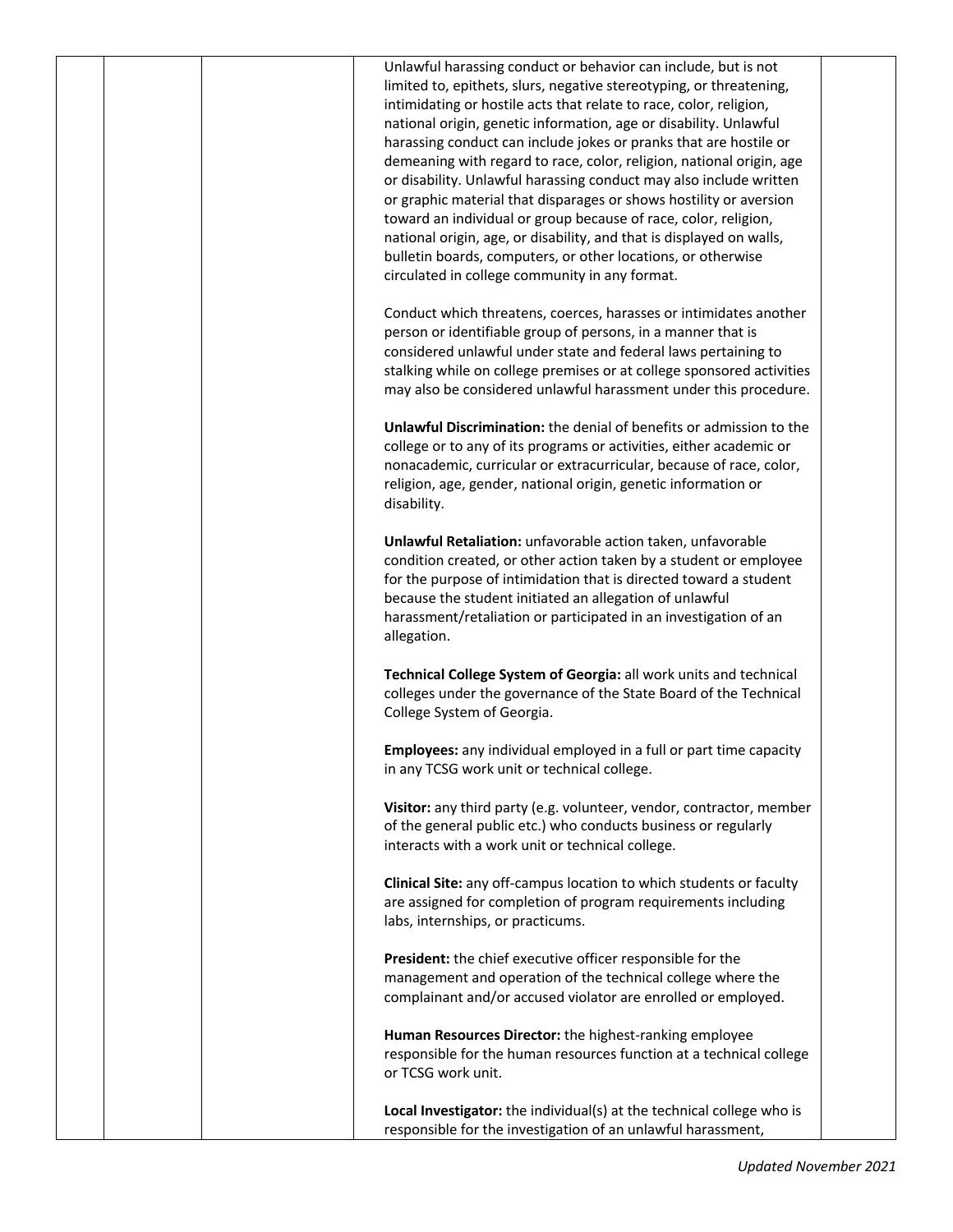|  |                       | discrimination and/or, retaliation complaint. Local investigators<br>may be assigned based upon the subject matter of the complaint or<br>their function within the organization.                                                                                                                                                                                                                                                                                                                                                                                                                                                                                                                                                                                                                                                       |  |
|--|-----------------------|-----------------------------------------------------------------------------------------------------------------------------------------------------------------------------------------------------------------------------------------------------------------------------------------------------------------------------------------------------------------------------------------------------------------------------------------------------------------------------------------------------------------------------------------------------------------------------------------------------------------------------------------------------------------------------------------------------------------------------------------------------------------------------------------------------------------------------------------|--|
|  | programs.             | <b>Compliance Officer:</b> the individual designated by the Deputy<br>Commissioner to coordinate TCSG compliance with Title IX of the<br>Educational Amendments of 1972 and other state and federal laws<br>governing unlawful discrimination and harassment and educational<br>access by disabled individuals. Section 504 Coordinator: an<br>individual designated by the president of the college to ensure<br>compliance with Section 504 of the Rehabilitation Act of 1973, the<br>Americans with Disabilities Act of 1990 as Amended, and any other<br>state and federal regulations governing disabilities; the<br>responsibilities of the 504 Coordinator will include, but may not be<br>limited to evaluating students requesting accommodations for a<br>disability and ensuring equal access to facilities, services and    |  |
|  | V. ATTACHMENTS:       |                                                                                                                                                                                                                                                                                                                                                                                                                                                                                                                                                                                                                                                                                                                                                                                                                                         |  |
|  | Opportunity           | Attachment 6.2.1p.a1. TCSG Usage for Statement of Equal                                                                                                                                                                                                                                                                                                                                                                                                                                                                                                                                                                                                                                                                                                                                                                                 |  |
|  | <b>VI. PROCEDURE:</b> |                                                                                                                                                                                                                                                                                                                                                                                                                                                                                                                                                                                                                                                                                                                                                                                                                                         |  |
|  |                       | A. Administration and Implementation                                                                                                                                                                                                                                                                                                                                                                                                                                                                                                                                                                                                                                                                                                                                                                                                    |  |
|  |                       | 1. Each college president shall designate one or more<br>officials to serve as the Title IX Coordinator and the<br>Section 504 Coordinator and ensure the<br>designated officials have received appropriate<br>training.<br>2. Contact information for the Title IX and Section<br>504 Coordinators and the Statement of Equal<br>Opportunity should be permanently displayed on<br>official bulletin boards and included in electronic<br>or written college publications and academic<br>materials as described in the TCSG Usage for<br>Statement of Equal Opportunity.<br>3. Instructors/administrators must take ongoing<br>proactive steps to ensure educational<br>opportunities (to include classrooms, clinics, labs,<br>programs, etc.) and student activities (clubs,<br>sports, etc.) are accessible and free from any type |  |
|  |                       | of unlawful discrimination or harassment.<br>4. The Compliance Officer will conduct training<br>programs and monitor the colleges to ensure the<br>correct administration and implementation of this<br>procedure, and will ensure that proactive or<br>corrective measures have been taken to prevent                                                                                                                                                                                                                                                                                                                                                                                                                                                                                                                                  |  |
|  |                       | unlawful discrimination, harassment, or retaliation.                                                                                                                                                                                                                                                                                                                                                                                                                                                                                                                                                                                                                                                                                                                                                                                    |  |
|  |                       | <b>B.</b> Reporting and Management Action                                                                                                                                                                                                                                                                                                                                                                                                                                                                                                                                                                                                                                                                                                                                                                                               |  |
|  |                       | 1. All students are encouraged to report events of<br>unlawful harassment, discrimination and/or<br>retaliation ("prohibited conduct") against<br>themselves or others.                                                                                                                                                                                                                                                                                                                                                                                                                                                                                                                                                                                                                                                                 |  |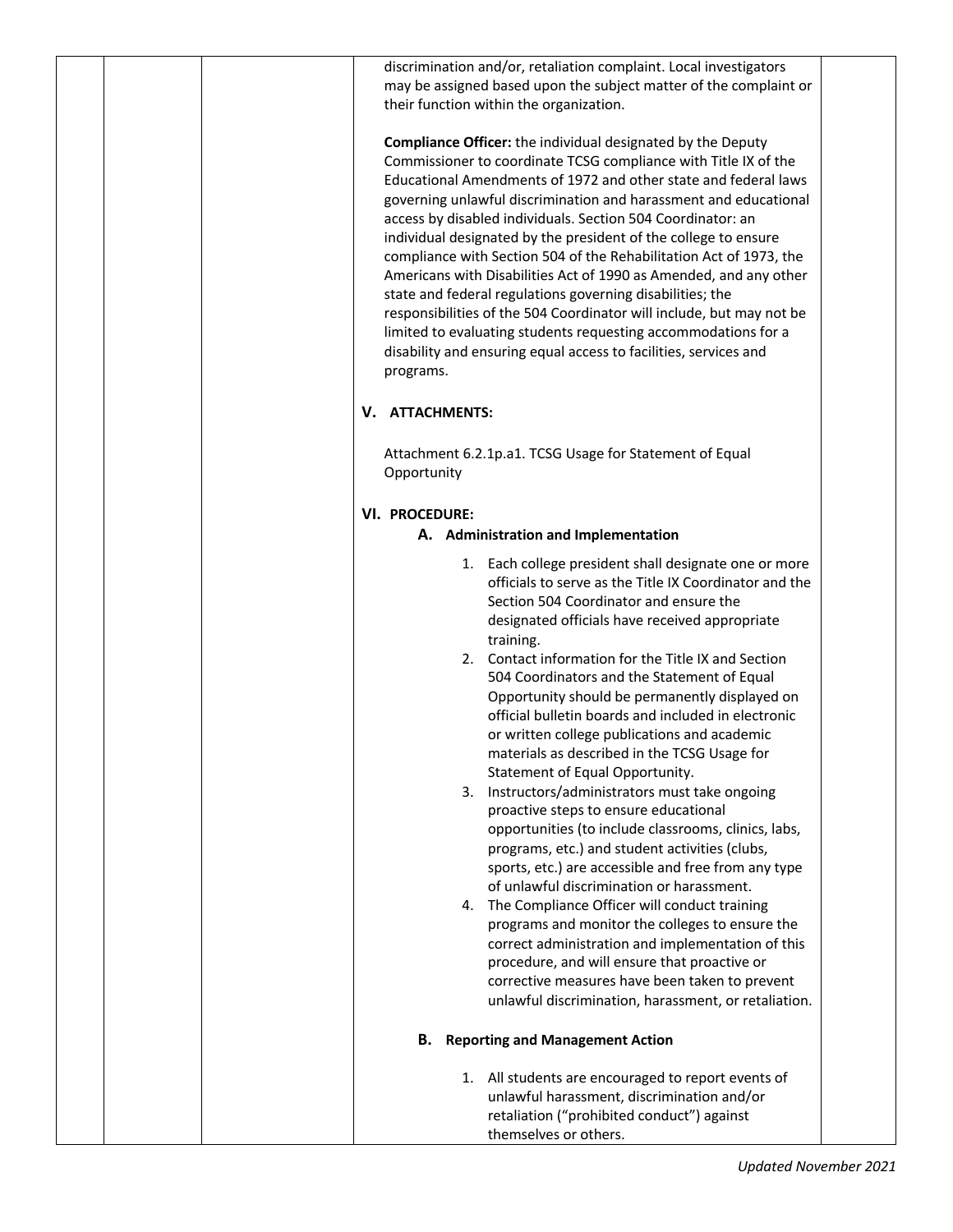|  |  | 2. If a student filing a complaint requests anonymity |  |
|--|--|-------------------------------------------------------|--|
|  |  | or asks that the complaint not be pursued, the        |  |
|  |  | college must inform the student that its ability to   |  |
|  |  |                                                       |  |
|  |  | respond may be limited, that retaliation for filing a |  |
|  |  | complaint is prohibited and steps to prevent          |  |
|  |  | harassment and retaliation will be taken. The         |  |
|  |  | college should take all reasonable steps to           |  |
|  |  | investigate and respond to the complaint              |  |
|  |  | consistent with the request and pursue other steps    |  |
|  |  | to limit the effects of the alleged harassment and    |  |
|  |  | prevent recurrence.                                   |  |
|  |  | 3. Colleges may weigh a request for anonymity or a    |  |
|  |  | request they not pursue a complaint considering       |  |
|  |  | the following factors: the seriousness of the         |  |
|  |  | alleged conduct, the complainant's age, whether       |  |
|  |  | there have been other harassment complaints           |  |
|  |  |                                                       |  |
|  |  | about the same individual, and the alleged            |  |
|  |  | harasser's rights to receive information about the    |  |
|  |  | allegations if the information is maintained as an    |  |
|  |  | "education record" under FERPA. The college must      |  |
|  |  | inform the student if the request cannot be           |  |
|  |  | granted.                                              |  |
|  |  | 4. Reports concerning all prohibited conduct          |  |
|  |  | referenced in this procedure will be processed        |  |
|  |  | confidentially to the extent permitted by law;        |  |
|  |  | communications regarding complaints will be           |  |
|  |  | disseminated to others on a need-to-know basis to     |  |
|  |  | ensure that necessary steps are taken to protect      |  |
|  |  | the community as a whole and that appropriate         |  |
|  |  | disciplinary measures or corrective actions are       |  |
|  |  | considered and taken.                                 |  |
|  |  | 5. Allegations or suspicions of unlawful              |  |
|  |  | discrimination, harassment, or unlawful retaliation   |  |
|  |  | may be reported to the technical college's Vice       |  |
|  |  | President for Student Affairs, Section 504            |  |
|  |  |                                                       |  |
|  |  | Coordinator, the president, or the Human              |  |
|  |  | Resources Director (should the complaint involve      |  |
|  |  | employees). Complaints may also be emailed to         |  |
|  |  | unlawfulharassment@tcsg.edu.                          |  |
|  |  | 6. Complaints under this procedure can be expressed   |  |
|  |  | in writing, by telephone, or in person; individuals   |  |
|  |  | are, however, encouraged to express complaints in     |  |
|  |  | writing to ensure all concerns are addressed.         |  |
|  |  | 7. If an allegation of unlawful harassment,           |  |
|  |  | discrimination or retaliation is made to an           |  |
|  |  | employee not designated to receive such reports,      |  |
|  |  | the employee receiving the complaint must report      |  |
|  |  | the allegation as provided in section 6 above.        |  |
|  |  | 8. Students or employees may be suspended,            |  |
|  |  | transferred or reassigned employees or students in    |  |
|  |  | order to prevent possible further harassment,         |  |
|  |  |                                                       |  |
|  |  | discrimination or retaliation; to facilitate the      |  |
|  |  | investigation or to implement preventive or           |  |
|  |  | corrective actions under this procedure.              |  |
|  |  | 9. Any allegation of unlawful harassment,             |  |
|  |  | discrimination or retaliation against employees       |  |
|  |  | must be reported to the Human Resources               |  |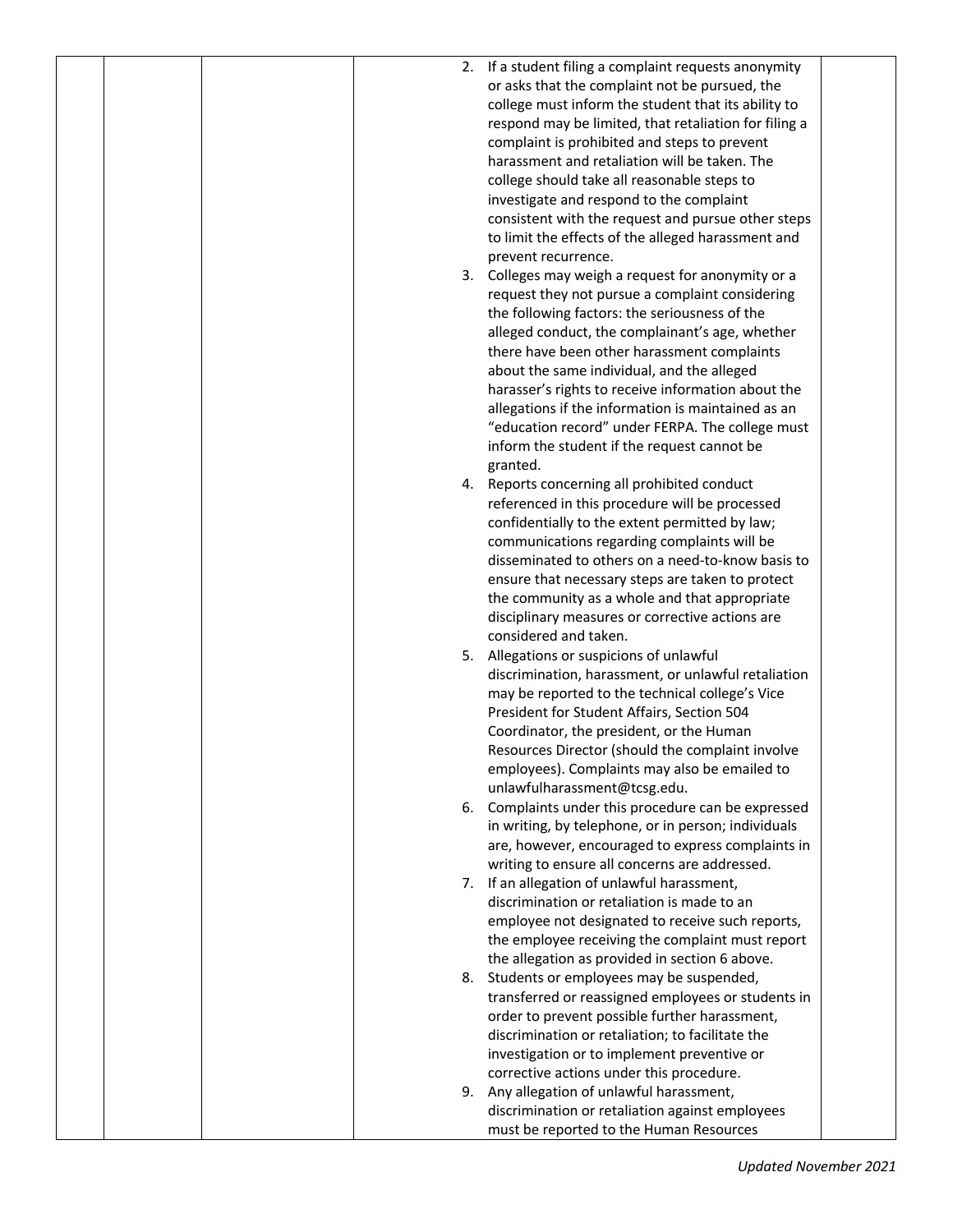|  | Director who may elect to conduct the                                                   |
|--|-----------------------------------------------------------------------------------------|
|  | investigation in conjunction with other local                                           |
|  | investigators.                                                                          |
|  |                                                                                         |
|  | Investigations<br>C.                                                                    |
|  | 1. All complaints of prohibited conduct under this                                      |
|  | procedure shall be investigated by local                                                |
|  | investigators thoroughly and expeditiously.                                             |
|  | 2. A complaining party will be notified if the                                          |
|  | complaint does not specify facts sufficient to allege                                   |
|  | unlawful discrimination, harassment or retaliation                                      |
|  | and that a formal investigation will not be                                             |
|  | conducted pursuant to this procedure.                                                   |
|  | a. The complaining party may appeal the                                                 |
|  | decision, in writing, to the president within                                           |
|  | 5 business days of receiving the notice. The                                            |
|  | president's decision will be final.                                                     |
|  | Individuals designated to investigate or<br>3.                                          |
|  | recommend corrective actions in response to                                             |
|  | allegations will be trained to conduct                                                  |
|  | investigations in a manner that protects the safety                                     |
|  | of victims and promotes accountability. Individuals                                     |
|  | assigned as the investigator for a particular                                           |
|  | incident shall disclose to the president any                                            |
|  | relationship with the parties that could call into                                      |
|  | question their ability to be objective prior to taking                                  |
|  | any action with respect to the investigation. The                                       |
|  | president will reassign alternate individuals if                                        |
|  | necessary.                                                                              |
|  | Investigations will be conducted by gathering<br>4.                                     |
|  | relevant information and interviewing appropriate                                       |
|  | witnesses. Both the complaining party and the                                           |
|  | respondent (the parties) will be given equal                                            |
|  | opportunity to identify witnesses and offer                                             |
|  | evidence in person or in writing. Best efforts will                                     |
|  | be made to interview all witnesses identified by                                        |
|  | the parties. Both the complaining party and the                                         |
|  | respondent may be accompanied by an advisor of                                          |
|  | his or her choice. However, the advisor may not                                         |
|  | speak on behalf of the party.<br>5. The college will evaluate the information collected |
|  | during the investigation and determine whether a                                        |
|  | preponderance of the evidence substantiates that                                        |
|  | unlawful discrimination, unlawful harassment                                            |
|  | and/or unlawful retaliation has occurred.                                               |
|  | 6. Investigations and summary findings will be                                          |
|  | documented appropriately.                                                               |
|  |                                                                                         |
|  | <b>D.</b> Corrective Actions                                                            |
|  | 1. Colleges will take all reasonable steps to prevent                                   |
|  | unlawful retaliation against complainants and any                                       |
|  | other individuals participating in investigations                                       |
|  | under this procedure.                                                                   |
|  | 2. If prohibited conduct is determined to have                                          |
|  | occurred following the investigation, the college,                                      |
|  | through the appropriate officials, shall implement                                      |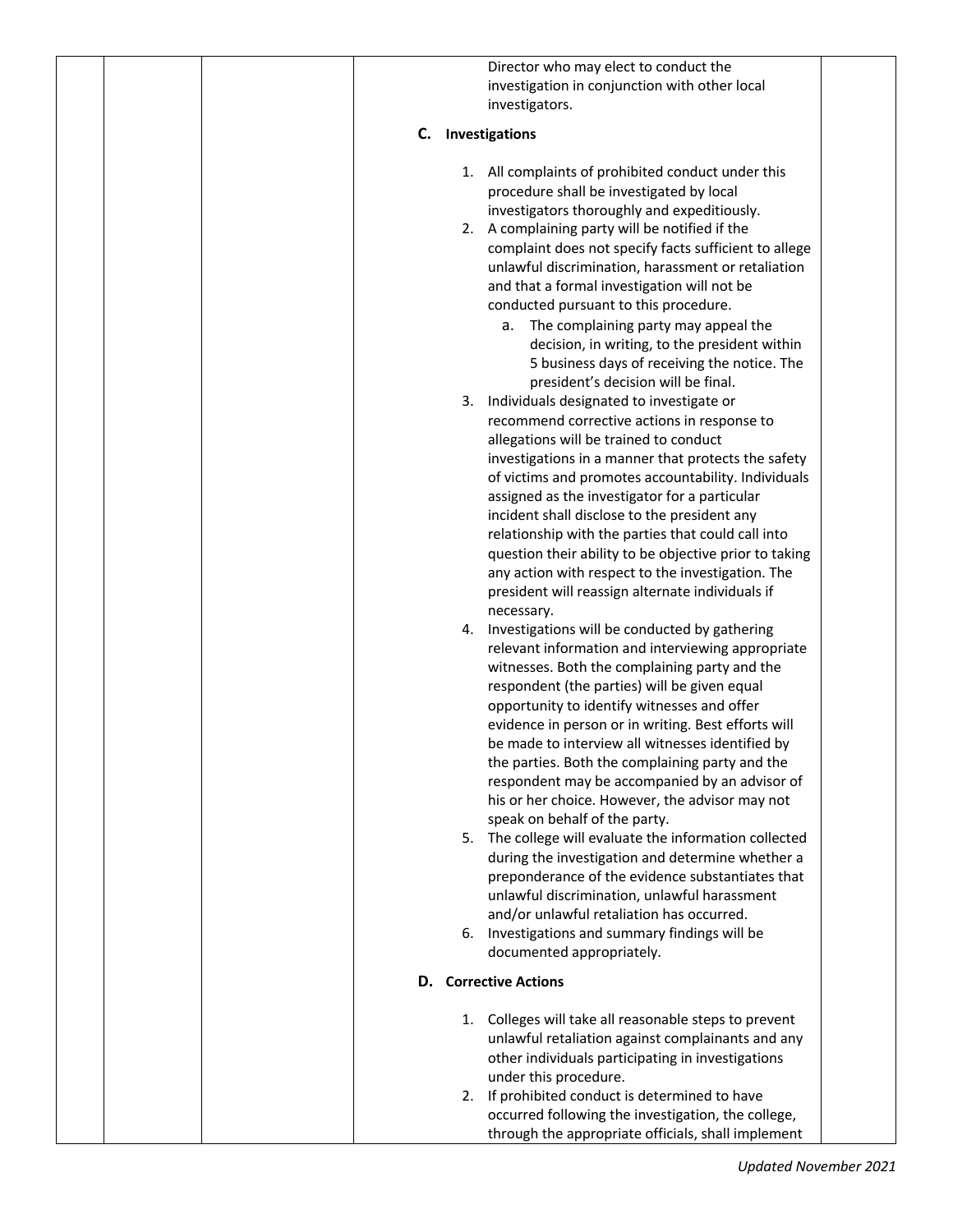|  |    | steps to prevent a recurrence and to correct the<br>discriminatory effects on the complaining party<br>and others as appropriate. Steps may include, but<br>are not limited to, mandating training or<br>evaluation, disciplinary sanctions, policy<br>implementation or reassignment of students or<br>employees.<br>3. Should recommended disciplinary sanctions<br>involve academic suspension or expulsion, the<br>matter must be referred to the Vice President for<br>Student Affairs, as provided by the college's<br>Student Code of Conduct and Disciplinary<br>Procedure.<br>4. Individuals who are responsible for conducting<br>investigations or proposing sanctions under this<br>procedure should not also serve as reviewing<br>officials or hearing officers in the appeal of<br>sanctions arising from an investigation.<br>5. Even in the absence of sufficient evidence to<br>substantiate a finding that unlawful discrimination,<br>unlawful harassment or retaliation has occurred,<br>colleges are expected to address any inappropriate<br>conduct and take all reasonable steps to prevent<br>any future unlawful discrimination, harassment or<br>retaliation. |  |
|--|----|-------------------------------------------------------------------------------------------------------------------------------------------------------------------------------------------------------------------------------------------------------------------------------------------------------------------------------------------------------------------------------------------------------------------------------------------------------------------------------------------------------------------------------------------------------------------------------------------------------------------------------------------------------------------------------------------------------------------------------------------------------------------------------------------------------------------------------------------------------------------------------------------------------------------------------------------------------------------------------------------------------------------------------------------------------------------------------------------------------------------------------------------------------------------------------------------|--|
|  | Ε. | <b>Reviews and Dispositions</b>                                                                                                                                                                                                                                                                                                                                                                                                                                                                                                                                                                                                                                                                                                                                                                                                                                                                                                                                                                                                                                                                                                                                                           |  |
|  |    | 1. Any of the parties to a complaint under this<br>procedure may request a review of the<br>investigative findings within 5 business days of<br>receiving notice of the investigative results by<br>submitting a written request to the president.<br>2. The president shall review all investigations<br>conducted under this procedure and ensure that<br>the appropriate corrective actions have been<br>implemented.<br>3. Within 10 business days of receiving a request for<br>a review of the investigative findings, the president<br>of the college will notify the parties in writing of<br>his/her final determination, including any change<br>in the result of the findings. The notice will inform<br>the parties they have a right to appeal the<br>determination to the Technical College System of<br>Georgia's Office of Legal<br>Services by submitting a written request within 3<br>business days by regular mail or email to one of<br>the following:<br>Technical College System of Georgia Office of Legal<br>Services<br>1800 Century Place, N.E.<br>Suite 400<br>Atlanta, Georgia 30345<br>OR                                                                   |  |
|  |    | unlawfulharassment@tcsg.edu                                                                                                                                                                                                                                                                                                                                                                                                                                                                                                                                                                                                                                                                                                                                                                                                                                                                                                                                                                                                                                                                                                                                                               |  |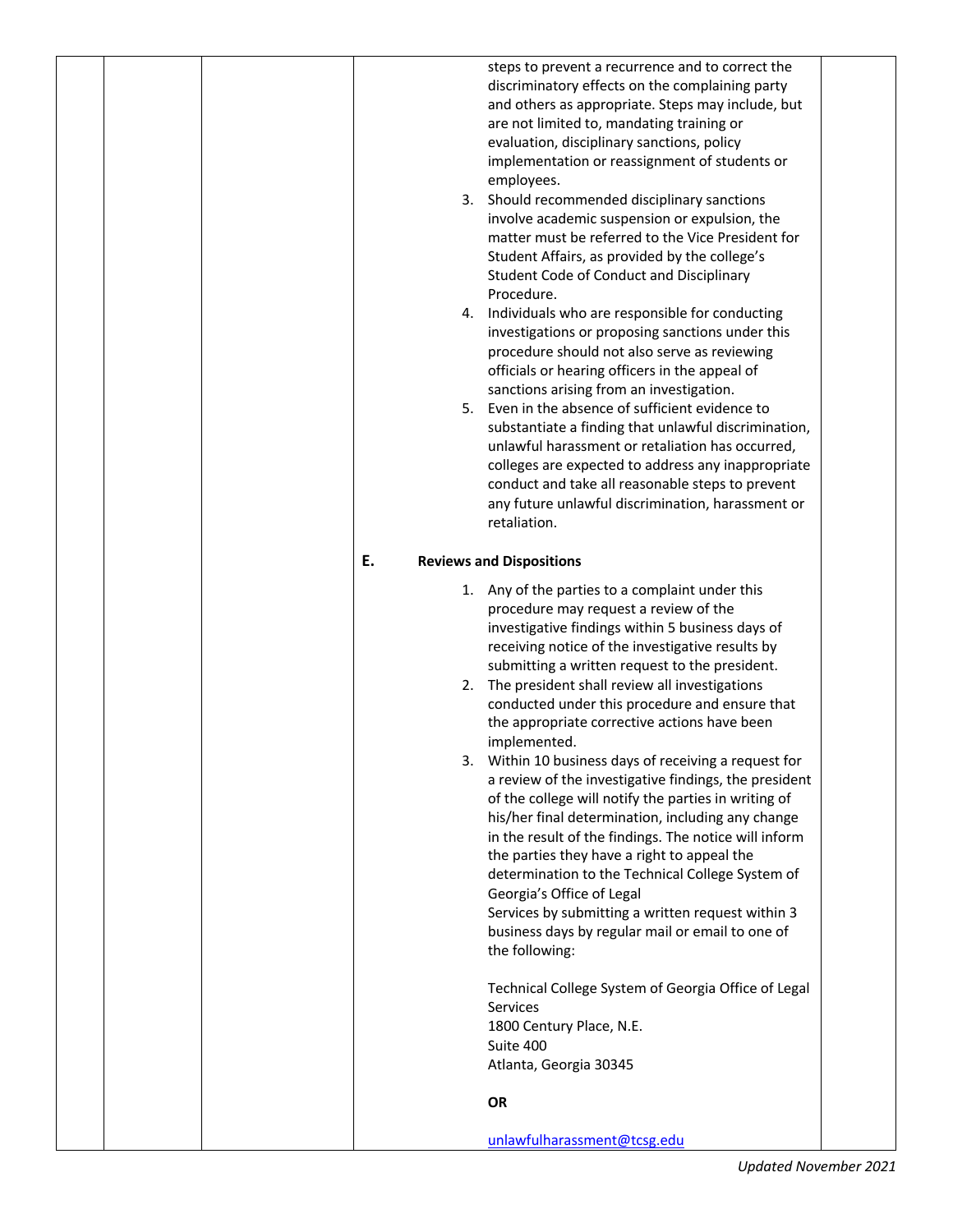|   |            |                                                                                                                                  | 4. The Office of Legal Services will convene a panel of<br>at least 3 individuals not employed by the<br>requestor's college to review the investigative<br>findings. The panel's decision is final and will<br>conclude the processing of the complaint. Both<br>parties will be notified in writing simultaneously of<br>the results of the review and any changes in the<br>results of the investigative findings under appeal.<br>VII.<br><b>RECORD RETENTION:</b><br>Documents relating to formal complaints including investigations,<br>dispositions and the complaint itself shall be held for 5 years after<br>the graduation of the student or the date of the student's last<br>attendance. Any of the documents containing confidential<br>information shall be held in a secure location under the custody<br>and control of the Vice President of Student Affairs or the                                                                    |         |
|---|------------|----------------------------------------------------------------------------------------------------------------------------------|-----------------------------------------------------------------------------------------------------------------------------------------------------------------------------------------------------------------------------------------------------------------------------------------------------------------------------------------------------------------------------------------------------------------------------------------------------------------------------------------------------------------------------------------------------------------------------------------------------------------------------------------------------------------------------------------------------------------------------------------------------------------------------------------------------------------------------------------------------------------------------------------------------------------------------------------------------------|---------|
|   |            |                                                                                                                                  | President's designee. Documents pertaining to employees that are<br>maintained by the Office of Human Resources shall be maintained<br>in a secure location and in accordance with the Georgia State<br>Archives records retention schedule, but in no case fewer than 5                                                                                                                                                                                                                                                                                                                                                                                                                                                                                                                                                                                                                                                                                  |         |
| 8 | 11/2/2021  | Updated                                                                                                                          | years.                                                                                                                                                                                                                                                                                                                                                                                                                                                                                                                                                                                                                                                                                                                                                                                                                                                                                                                                                    | 18      |
|   |            | <b>Institutional Goals</b><br>to align with the<br>new 2021-2025<br>strategic plan.                                              | <b>Institutional Goals</b><br>Goal 1: Provide quality, industry-driven education and training<br>$\bullet$<br>with a focus on enrollment, degree production and job placement.<br>Goal 2: Create an environment of expectation for Adult Education<br>$\bullet$<br>to increase the adult literacy rate, the number of high school<br>equivalency credentials, transition to college, and continuous<br>integrated education training.<br>Goal 3: Offer systematic, relevant, and responsive educational<br>$\bullet$<br>programming driven by community demographics and market<br>needs to sustain and grow the communities we serve.<br>Goal 4: Increase engagement and enrich campus life through<br>$\bullet$<br>student activities, program outreach, and community<br>involvement.<br>Goal 5: Sustain a culture of service to our customers by promoting<br>$\bullet$<br>effectiveness and accountability of departmental programs and<br>services. |         |
| 9 | 11/10/2021 | <b>Updates to Student</b><br>Grievance<br>Procedure and<br><b>Resolution Process,</b><br>and Procedure for<br>Filing a Grievance | <b>Student Grievance Procedure and Resolution Process</b><br>It is the practice of North Georgia Technical College to maintain a<br>grievance process available to all<br>students that provides an open and meaningful forum for their<br>grievances and the resolution of<br>these grievances. The college seeks to resolve student grievances,<br>complaints and concerns in a time<br>responsive and fair manner.<br>This procedure does not address grievances related to unlawful<br>harassment, discrimination and/or                                                                                                                                                                                                                                                                                                                                                                                                                              | 108-111 |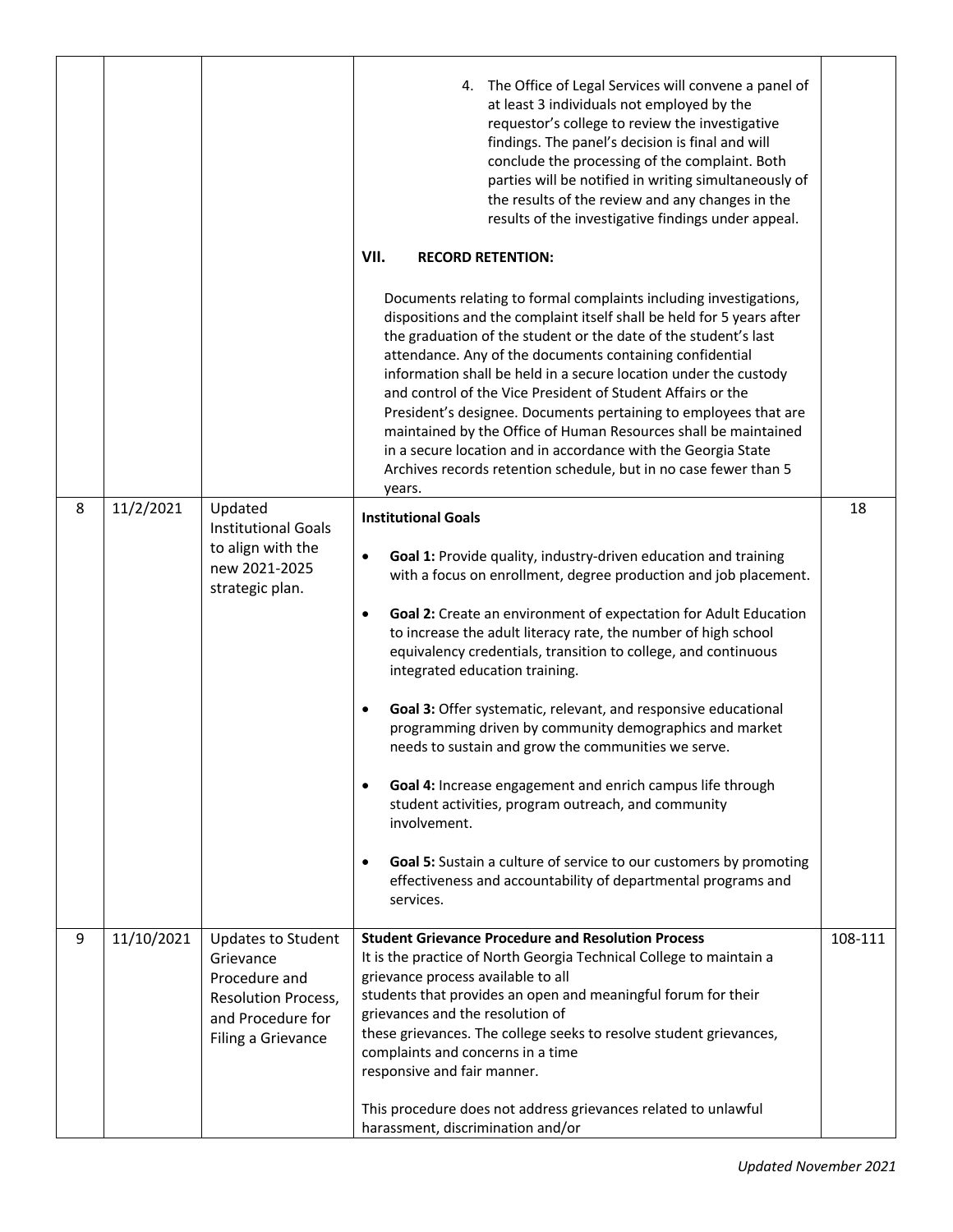|  | retaliation for reporting harassment/ discrimination against students.    |  |
|--|---------------------------------------------------------------------------|--|
|  | Those complaints are handled in                                           |  |
|  | accordance to TCSG's Unlawful Harassment and Discrimination of            |  |
|  |                                                                           |  |
|  | Students Policy and Procedure.                                            |  |
|  | Special Note: The Student Grievance Procedure and Form is NOT to be       |  |
|  | used for Grade Appeals,                                                   |  |
|  | Academic Misconduct, and Harassment or Discrimination complaints.         |  |
|  | Please refer to the college's                                             |  |
|  | Catalog and Student Handbook for details on these respective              |  |
|  | procedures.                                                               |  |
|  |                                                                           |  |
|  | Students with a concern or grievance should begin the process at the      |  |
|  | institution (college) level. To submit a student concern/grievance at     |  |
|  | the local college level, please follow North Georgia Technical College's  |  |
|  | Student Grievance Procedure.                                              |  |
|  |                                                                           |  |
|  | <b>Student Grievance Procedure</b>                                        |  |
|  | The Student Grievance Procedure is established to resolve difficulties    |  |
|  | or problems encountered in college-related activities. A grievance is     |  |
|  | taken seriously and therefore must be of a compelling, substantive,       |  |
|  | and verifiable nature. A grievance about a decision made by a member      |  |
|  | of the faculty or staff may only be filed by students who have been       |  |
|  | directly, adversely, and/or substantially affected by the decision.       |  |
|  | Repeated filings of the same grievance, filings of a frivolous nature, or |  |
|  | a capricious grievance made against school personnel and policies will    |  |
|  | be considered an abuse of the student grievance process and will be       |  |
|  | dismissed.                                                                |  |
|  | The Student Grievance Procedure applies to matters that may include       |  |
|  | classroom learning environment, course content, access to classes,        |  |
|  | student advisement, and quality of services to students. The policy also  |  |
|  | applies to matters concerning services provided by all departments        |  |
|  | within the college.                                                       |  |
|  | <b>Definitions</b>                                                        |  |
|  | Grievable issues: Issues arising from the application of a                |  |
|  | policy/procedure to the student's specific case is always grievable.      |  |
|  | Specifically, grievable are issues related to student advisement,         |  |
|  | improper disclosure of grades, unfair testing procedures and poor         |  |
|  | treatment of students; this is a representative list and is not meant to  |  |
|  | be exhaustive.                                                            |  |
|  | Non-grievable issues: Issues which have a separate process for            |  |
|  | resolution (i.e. disciplinary sanctions, FERPA, financial aid, academic   |  |
|  | grades, discrimination, harassment etc.) are not grievable and a          |  |
|  | student must take advantage of the process in place.                      |  |
|  | Business days: Weekdays that the college administrative offices are       |  |
|  | open.                                                                     |  |
|  | Vice President for Student Affairs (VPSA): The staff member in charge     |  |
|  | of the student services division at the college.                          |  |
|  | Retaliation: Unfavorable action taken, condition created, or other        |  |
|  | action taken by a student/employee for the purpose of intimidation        |  |
|  | directed toward a student because the student initiated a grievance or    |  |
|  | participated in an investigation of a grievance.                          |  |
|  | Grievant: the student who is making the complaint.                        |  |
|  | <b>Procedure for Filing a Grievance</b>                                   |  |
|  |                                                                           |  |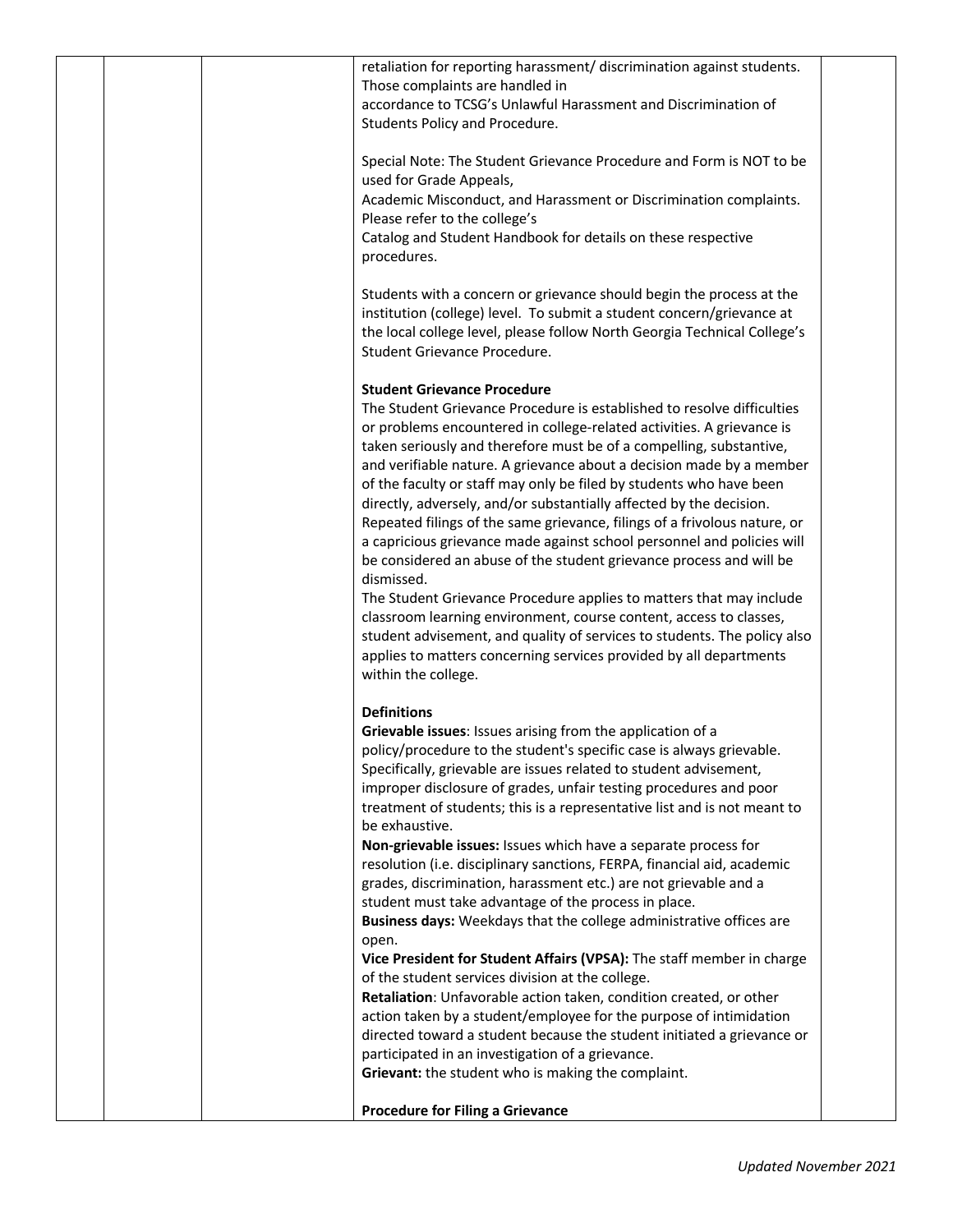| The following section details the process for resolving students'<br>grievances. Grievances that do not<br>follow the process described below will not be considered by the<br>college.                                                                                                                                                                                                                                                                                                                                                                                                                                             |
|-------------------------------------------------------------------------------------------------------------------------------------------------------------------------------------------------------------------------------------------------------------------------------------------------------------------------------------------------------------------------------------------------------------------------------------------------------------------------------------------------------------------------------------------------------------------------------------------------------------------------------------|
| A. For all timelines established herein, if a student will need additional<br>time, an extension may be granted at the Vice President for Student<br>Affairs' discretion.<br>B. Informal Grievance Procedure: Students with grievable issues<br>should resolve those issues, if possible, on an informal basis without<br>the filing of a formal grievance.<br>1) A student has ten (10) business days from the date of the<br>incident being grieved to resolve the matter informally by<br>approaching his/her instructor, department chair or any other<br>staff or faculty member directly involved in the grieved<br>incident. |
| If this process does not result in a resolution of the grievable<br>2)<br>issue, the student may proceed to the formal grievance<br>procedure below.                                                                                                                                                                                                                                                                                                                                                                                                                                                                                |
| C. Formal Grievance Procedure: If a student cannot resolve their<br>grievance informally, he or she may use this formal grievance<br>procedure.<br>1) Within fifteen (15) business days of the incident being<br>grieved, the student must file a formal grievance in the office<br>of the Vice President for Student Affairs (VPSA) or the<br>President's designee with the following information:                                                                                                                                                                                                                                 |
| Name<br>a.<br>b.<br>Date<br>Brief description of incident being grieved<br>c.<br>d.<br>Remedy requested<br>Signature<br>е.<br>f.<br>Informal remedy attempted by student and outcome                                                                                                                                                                                                                                                                                                                                                                                                                                                |
| If the grievance is against the VPSA, the student shall file the<br>2)<br>grievance with the President's Office.                                                                                                                                                                                                                                                                                                                                                                                                                                                                                                                    |
| The VPSA, or the President's designee, will investigate the<br>3)<br>matter and supply a written response to the student within<br>fifteen (15) business days.                                                                                                                                                                                                                                                                                                                                                                                                                                                                      |
| If the grieved incident involves possible unlawful harassment,<br>4)<br>discrimination, or retaliation for reporting unlawful<br>harassment/discrimination, the investigation will be handled<br>pursuant to the Procedure: Unlawful Harassment and<br>Discrimination of Students.                                                                                                                                                                                                                                                                                                                                                  |
| If the grieved incident is closely related to an incident being<br>5)<br>processed through the harassment/discrimination or<br>disciplinary procedures, the proceedings under the Unlawful<br>Harassment and Discrimination of Student's procedure will<br>take precedence, then the disciplinary procedure, and then<br>the student's grievance will be addressed. The grievance will<br>not be processed until after the other procedures have run<br>their course.                                                                                                                                                               |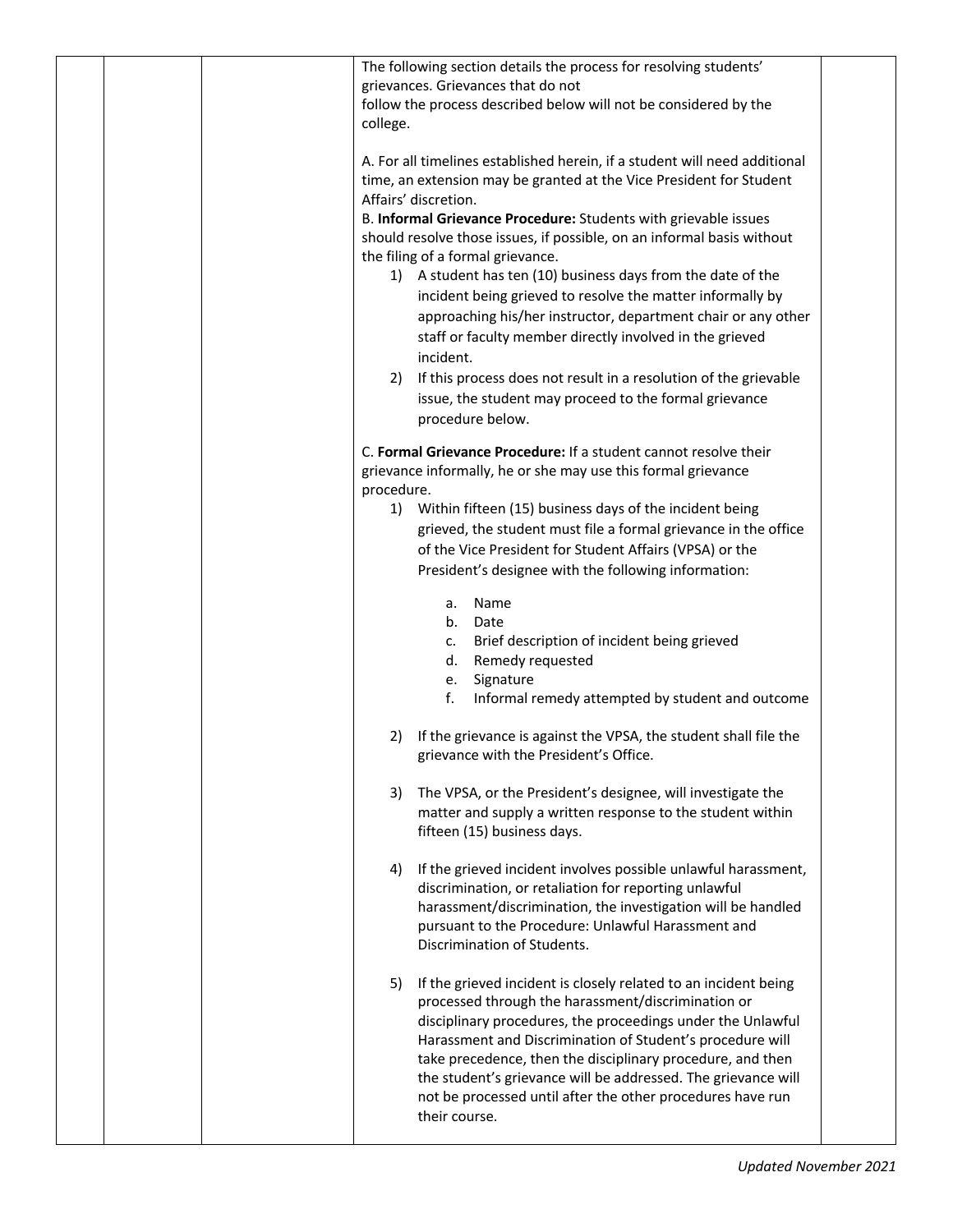|    |            |                      | The VPSA, or the President's designee, shall be granted an<br>6)              |    |
|----|------------|----------------------|-------------------------------------------------------------------------------|----|
|    |            |                      | additional fifteen (15) business days to investigate the                      |    |
|    |            |                      | grievance upon notice to the grieving student.                                |    |
|    |            |                      |                                                                               |    |
|    |            |                      | D: Appeal: The student may appeal the decision rendered by the VPSA           |    |
|    |            |                      | or the President's designee                                                   |    |
|    |            |                      | to the President. Only the student has the right to appeal.                   |    |
|    |            |                      |                                                                               |    |
|    |            |                      | A student shall file a written appeal to the President within<br>1)           |    |
|    |            |                      | five (5) business days of receiving the response of the                       |    |
|    |            |                      | investigation of the formal grievance.                                        |    |
|    |            |                      |                                                                               |    |
|    |            |                      | The appeal will be decided based entirely on documents<br>2)                  |    |
|    |            |                      | provided by the student and the administration; therefore,                    |    |
|    |            |                      | the student must ensure that he or she has provided all                       |    |
|    |            |                      | relevant documents with his or her appeal.                                    |    |
|    |            |                      |                                                                               |    |
|    |            |                      |                                                                               |    |
|    |            |                      | At the sole discretion of the President, grievance appeals at<br>3)           |    |
|    |            |                      | the institution may be held in one                                            |    |
|    |            |                      | of the following two ways:                                                    |    |
|    |            |                      |                                                                               |    |
|    |            |                      | The President may review the information provided by the<br>a)                |    |
|    |            |                      | student and administration and make the final decision; or                    |    |
|    |            |                      | The President may appoint a cross-functional committee to<br>b)               |    |
|    |            |                      | make the final decision.                                                      |    |
|    |            |                      | The decision of either the President or the cross-functional<br>C)            |    |
|    |            |                      | committee shall be made within ten (10) business days of                      |    |
|    |            |                      | receipt of the appeal.                                                        |    |
|    |            |                      |                                                                               |    |
|    |            |                      | Whichever process is chosen by the President the decision of<br>4)            |    |
|    |            |                      | the grievance appeal is final.                                                |    |
|    |            |                      |                                                                               |    |
|    |            |                      | Record Retention: Documents relating to formal grievances including           |    |
|    |            |                      | investigations, dispositions and the grievance itself shall be held for       |    |
|    |            |                      | five (5) years after the graduation of the student or the date of the         |    |
|    |            |                      | student's last attendance.                                                    |    |
| 10 | 11/23/2021 | Remove a             | <b>Academic Affairs</b>                                                       | 28 |
|    |            | statement from       | <b>Online Course Offerings</b>                                                |    |
|    |            | <b>Online Course</b> | North Georgia Technical College offers its students credit courses online     |    |
|    |            | Offerings            | using the Blackboard Learning Management System. North Georgia                |    |
|    |            |                      | Technical College online courses follow the same state competencies and       |    |
|    |            |                      | provide the same high-quality instruction as traditional classes but remove   |    |
|    |            |                      | the barriers of time and place that prevent so many students from             |    |
|    |            |                      | pursuing educational opportunities. The course offerings vary each term       |    |
|    |            |                      | and are listed in the college's course schedules. Course syllabi will provide |    |
|    |            |                      | students with proctoring requirements, and instructors will provide           |    |
|    |            |                      | additional proctoring details at the beginning of each online course. If an   |    |
|    |            |                      | online course should require additional student charges associated with       |    |
|    |            |                      | verification of student identity, students will be notified at the time of    |    |
|    |            |                      | registration or enrollment.                                                   |    |